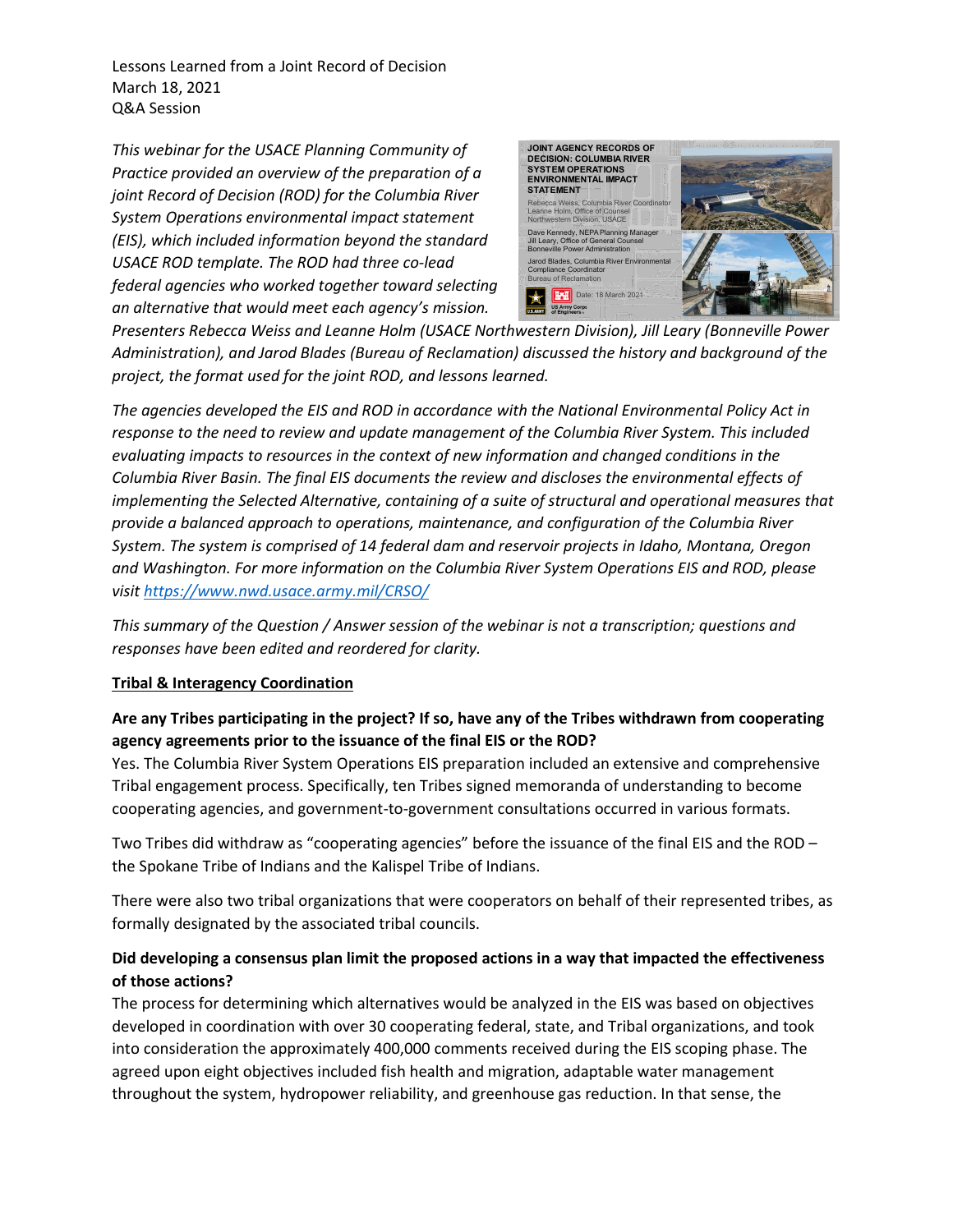### Lessons Learned from a Joint Record of Decision Q&A Session

objectives that provided the foundations for the alternatives were built by consensus, but the analysis of those alternatives was not conducted in a "consensus" manner – it was strictly technical analysis. All teams participated in the analysis, including the cooperators. While some entities disagreed with decisions the co-lead agencies made based on the outcomes of that analysis, that disagreement does not indicate that the analysis was inaccurate or that the proposed actions would be ineffective.

## **Were there any individual cooperating agency policies that were in stark contrast to another co-lead agency's policies? If so, how did the team overcome this type of obstacle?**

Cooperating agencies were all part of specific teams and were treated equally as team members, even if they had previously taken positions in litigation or otherwise that are in conflict with the co-lead agencies' authorities. There are certain agencies that have specific authorities, such as the states and EPA on water quality compliance, while others have special expertise in fish health and survival, for example. The analysis was driven by the specialist on the teams; there was values that were different for resources, such as how to build alternatives for competing concepts like fish versus water quality improvements. The team had to find that balance for the alternatives; but ultimately the co-lead agencies were responsible for compliance and addressed any compliance concerns with the appropriate agency or tribe that had special expertise or jurisdiction over those resources. The cooperating agency memorandum of agreement determined how cooperating agencies provided comments and outlined main points of contact if any cooperators were implementing competing policies.

## **Did the National Marine Fisheries Service (NMFS) agree to act as a cooperating agency? If so, did NMFS participation in the project help during the formal consultation?**

No, NMFS and USFWS (the Services) were not cooperating agencies. However, the co-lead agencies have an existing special relationship with NMFS and USFWS on the CRS and managing the system for ESAlisted species. For many years, the co-lead agencies and Services have participated in a standing forum of the executives and project managers to discuss real-time water management and operations for fish passage and survival. On this project, informal consultation started with NMFS and USFWS in 2016 and the agencies held regularly occurring meetings through 2019 to discuss the alternatives and analysis, climate and water quality modeling, and fish metrics to prepare the Services for formal consultation and build any measures into the alternatives, and eventually the Preferred Alternative and Proposed Action. Their feedback helped set the modeling metrics (in fact, the NMFS Northwest Fisheries Science Center was contracted to perform some of the fish modeling), and USFWS participated as part of the FWCA efforts. The constant communication helped streamline the consultation and meet the deadlines we were working under, including getting draft biological opinions in time to analyze and make commitments in the final EIS.

# **Were all three co-lead agencies involved in responding to public and agency comments? If so, how did that process work?**

Yes. The comments were broken out based on topic with assistance from a contractor and sent to the technical teams to complete a first draft response. There was a standing policy and legal team, that included all three agencies that would review and edit the first drafts, and submit them back into a database for the contractor to compile the response appendix. The policy and legal team would review by agency, sending the reviewed responses to the next agency, finishing back with the original agency that started the review, concurred, and submitted as complete. Weekly meetings of this team would address any questions on a comment that needed further discussion in order to finalize and approve the comment response.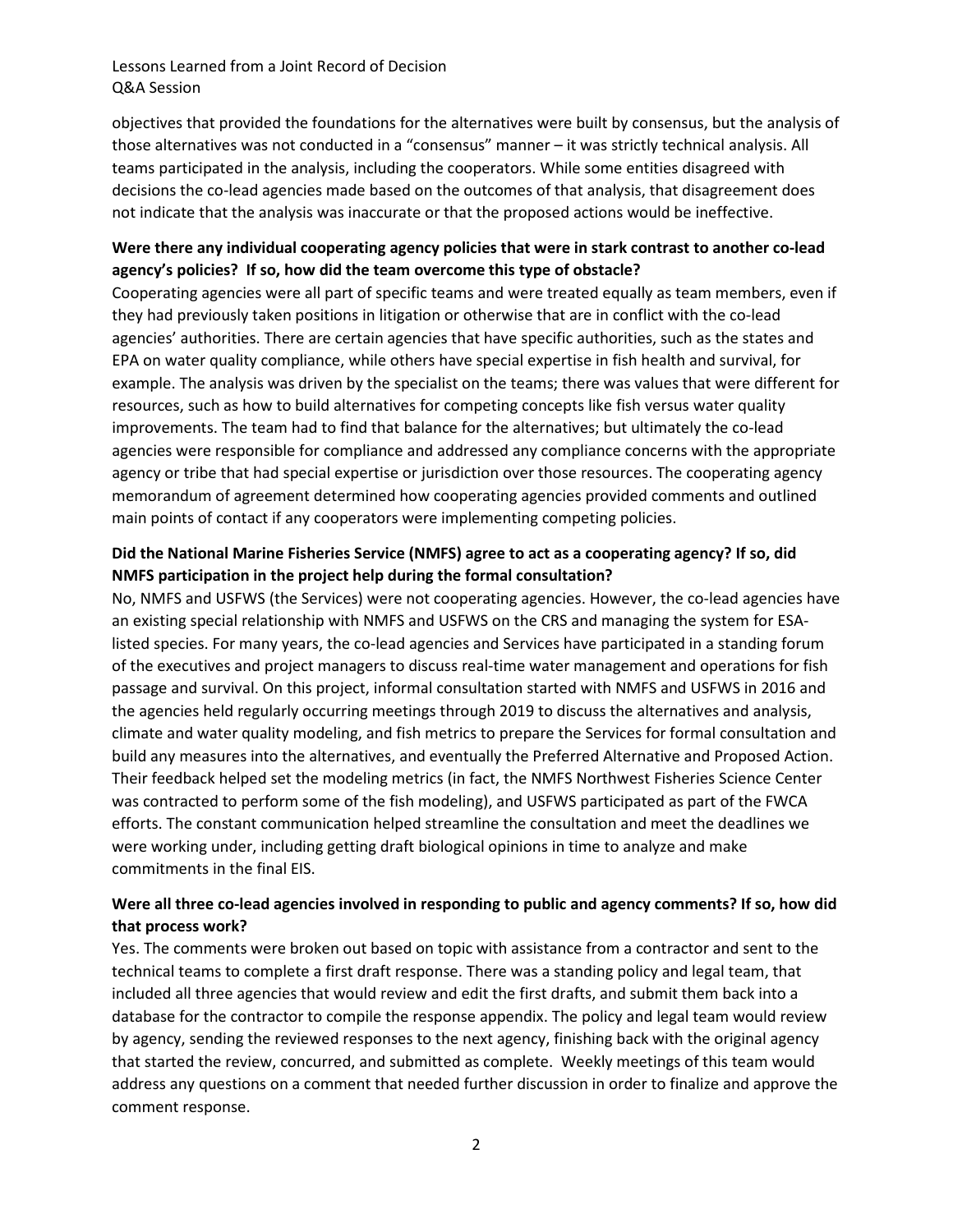### Lessons Learned from a Joint Record of Decision Q&A Session

#### **What type of system was used for document sharing between co-lead agencies?**

Unfortunately, this was an ongoing problem for the team as the different sites that have been established are intended for sharing documents, but not for collaborative building of a document. The closest workable technology was a SharePoint site that enabled security access for other registered users; however, with three different federal agencies with different security requirements, these efforts became extremely burdensome and constantly locked out members. We were not able to find a technology that would work for more than a few months. Standards of communication were established that identified leads who were responsible for sending out, collecting back, and making next versions. These chains of custody across agencies had its own set of issues. Internal to each agency, however, team members maintained SharePoint sites for their agency which allowed each agency's staff to simultaneously work on their agencies' versions of documents or shared drives where drafting and reviews could be coordinated. For the ESA consultations, we utilized a third-party contractor's (Pacific Northwest National Laboratory – part of the federal family) SharePoint to transmit documents among agencies and edit in real-time.

#### **Project Details & Complexity**

## **What strategies did the interagency team use to manage the schedule given the large and complex geographic area involved, and how did the team balance schedule requirements versus product quality?**

The team had a specific schedule it was required to follow based on the court order from the U.S. District Court for the District of Oregon and the agencies scoped the project accordingly. The team considered various tradeoffs to ensure it complied with the court ordered schedule while also developing the products and information required to conduct the required alternatives analysis. For example, the team looked at various model options to ensure that one was chosen that could be run and produce results within certain timeframes. The team had to adjust review times when the schedule was shortened by a year by the [Presidential Memorandum on Promoting the Reliable Supply and](https://www.federalregister.gov/documents/2018/10/25/2018-23519/promoting-the-reliable-supply-and-delivery-of-water-in-the-west)  [Delivery of Water in the West \(October 2018\).](https://www.federalregister.gov/documents/2018/10/25/2018-23519/promoting-the-reliable-supply-and-delivery-of-water-in-the-west)

Throughout the process, as the team reached decision making points, team members consistently consulted with their leadership to consider what key information needed to be included in the EIS and were critical for decision making versus information or analysis that was not necessarily required to make a decision or could be addressed via a less time-consuming method (i.e., describing something qualitatively and not quantitatively). This helped team members to prioritize specific tasks and produce the EIS given the tight schedule.

## **What was the composition of the USACE National Environmental Policy Act (NEPA) team for such a large and complex project?**

The USACE team was interdisciplinary and as discussed, had members from across Corps' districts and divisions, as well as different Corps' centers of expertise. We had sub teams that focused on the resource analysis, each with technical team leads, as well as experts leading other areas that helped the NEPA process and decision making happen. Technical teams and other supporting teams included: Programs and/or Project Management Teams; Policy Team; Environmental Compliance Team; Water Quality Modeling and Analysis Team; Hydrology and Hydraulics Team; Hydropower Team; Economics Team; Water Supply Team; Reservoir and River Mechanics Team; Climate Modeling and Analysis Team; Cultural Resources Team; Tribal Affairs and Consultation Team; Public Outreach Team; Fish modeling